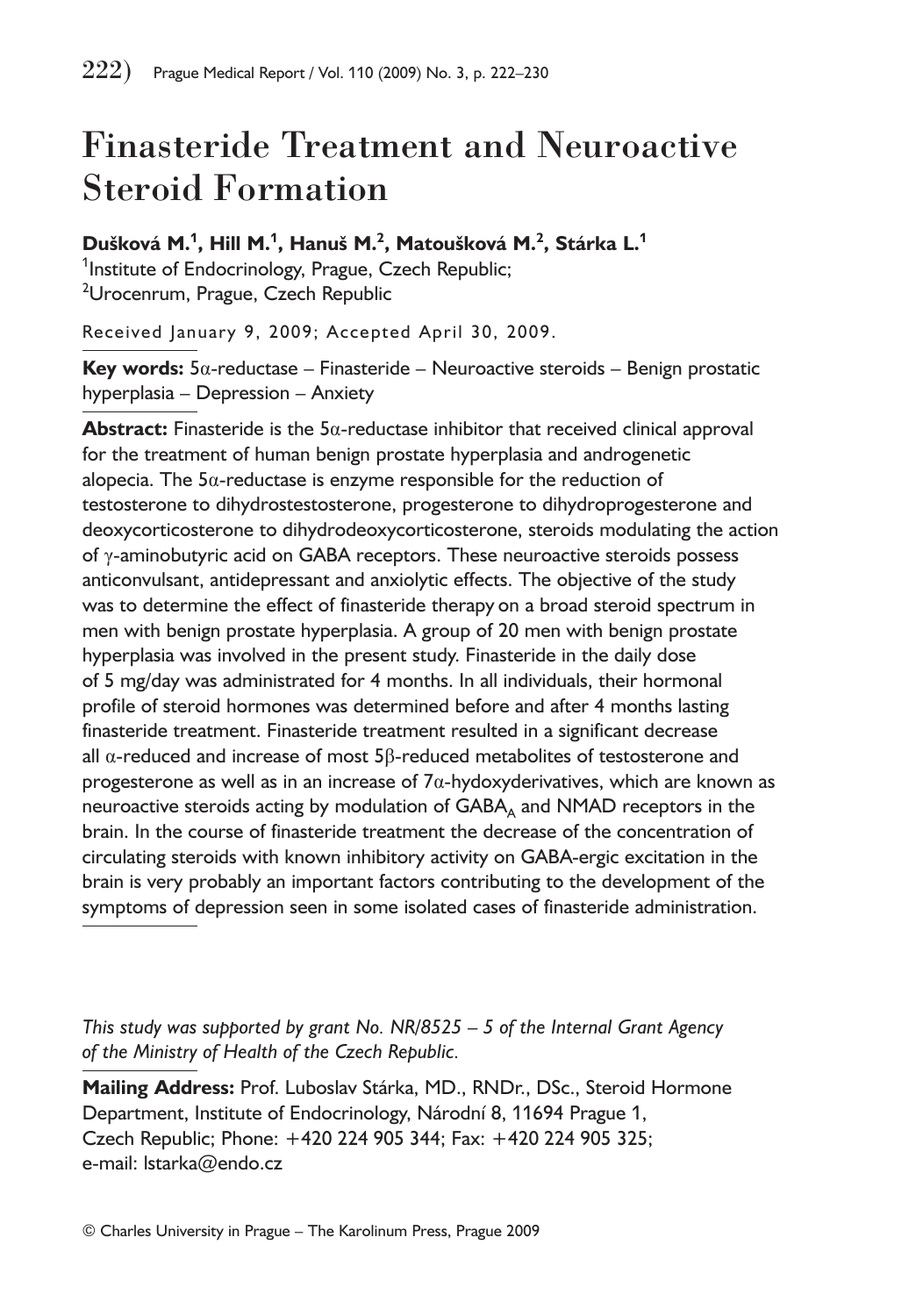### **Introduction**

Finasteride, a  $5\alpha$ -reductase inhibitor, is widely used for amelioration of symptoms of benign prostate hyperplasia or to stop hair loss in androgenetic alopecia as a drug reducing the formation of dihydrotestosterone from testosterone and thus decreasing the growth of prostate or the hair loss. Several clinical observation [1–5] and experiments on laboratory rodents have demonstrated that finasteride treatment [6, 7, 8, 9, 5, 10] can possible give rise to depression and mood modification.

These finding suggest that finasteride might induce depressive symptoms. Therefore this medication should be prescribed cautiously for patients with high risk of depression [3]. Depression associated to marked anxiety in some cases promptly resolved after suspension of the drug in men with androgenetic alopecia [4].

These effects of finasteride could be ascribed to its activity in blocking steroid 5α-reductase, which blocked not only dihydrotestosterone formation in the periphery, but also changed the whole pattern of androstane and pregnane derived neuroactive steroids, acting on GABA receptors.

The aim of this study was to learn the changes in the broad spectrum of neuroactive steroids after finasteride treatment in dose of 5 mg/day.

#### **Subjects and Methods**

#### *Patients*

We examined the groups of 20 men in the average age of 69.2  $\pm$  6.5 years with benign prostate hyperplasia, who searched medical help for this diagnosis and had no treatment for it before. Male subjects over the age of 50 years were recruited from urology outpatients with obstruction or irritation symptoms of benign prostate hyperplasia verified by ultrasonography. Subjects with other significant urological diseases such as other obstructive uropathy, malignancy, haematuria or apparent non-urological diseases were excluded as well as patients receiving any drugs of hormonal or plant origin for BPH treatment. Finasteride (Penester, Zentiva) in the daily dose of 5 mg was administrated for 4 months. The steroids spectrum was determined before starting the treatment and at the end of 4 months finasteride treatment. Local Ethical Committee approved the study and all patients signed informed consent form before taking part in the study.

#### *Sample collection*

Blood was withdrawn from cubital vein in morning hours between 7–10 h a.m. Cooled plastic tubes were used for blood sampling. The plasma was obtained after centrifugation for 5 minutes at 2000 g at 0  $^{\circ}$ C. The plasma samples were stored at –20 °C until analyzed.

#### *Steroids and chemicals*

The steroids were from Steraloids (Wilton, NH, USA). The solvents for the extraction and HPLC, were of an analytical grade, from Merck (Darmstadt,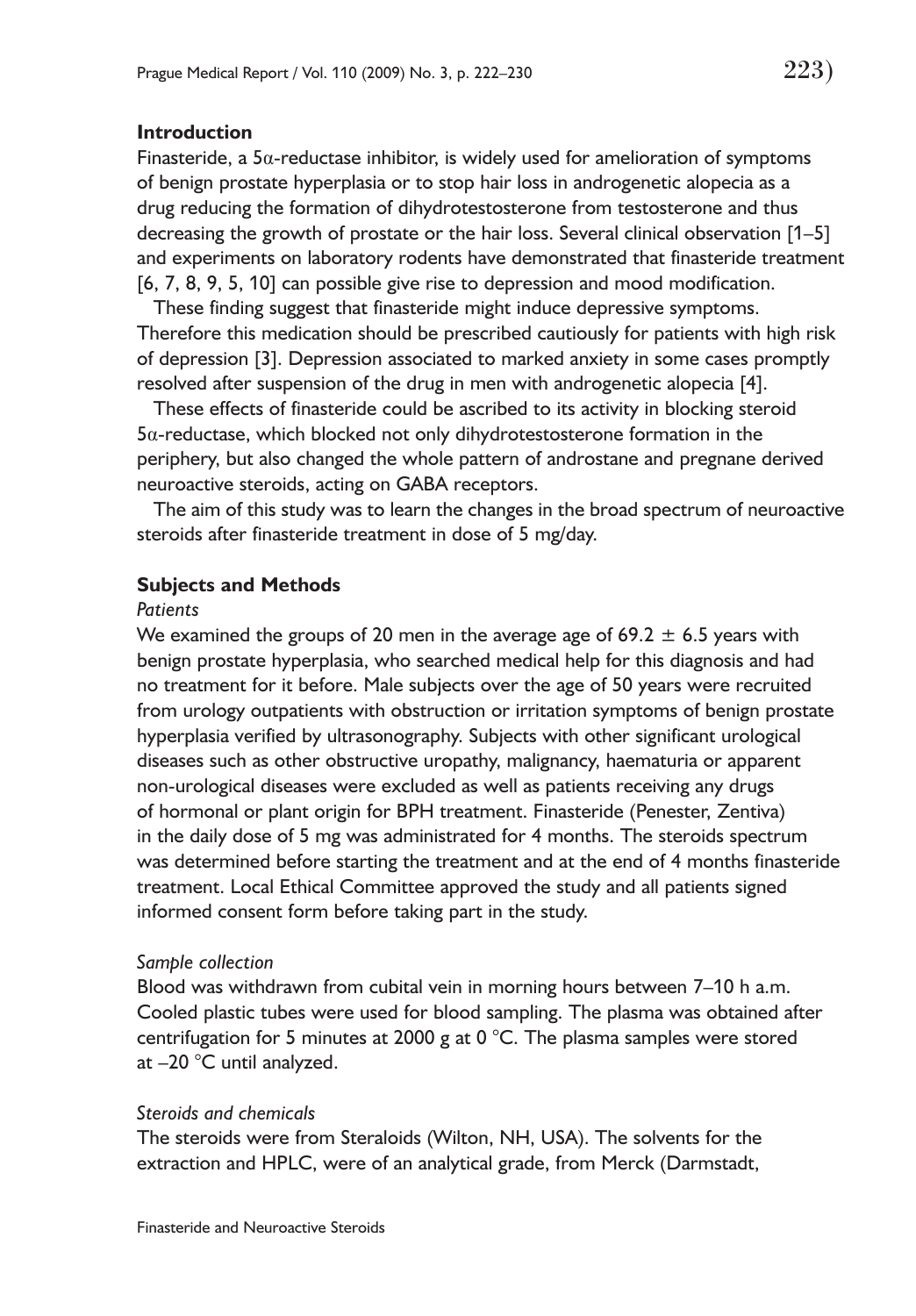Germany). The derivatization agent Sylon BFT was purchased from Supelco (Bellefonte, PA, USA).

## *Instruments*

The GC-MS system was supplied by Shimadzu (Kyoto, Japan). The GCMS-QP2010 Plus system consisted of a gas chromatograph equipped with automatic flow control, AOC-20s autosampler and a quadrupole electron-impact detector with an adjustable electron voltage of 10–195 V. A capillary column with a medium polarity RESTEK Rxi (diameter 0.25 mm, length 15 m, film thickness 0.1  $\mu$ m) was used for analyses.

## *Steroid analysis*

The levels of steroids listed in Table 1 were measured in plasma using GC-MS. The unconjugated steroids were extracted from 1 ml of plasma with diethyl-ether (3 ml). The diethyl-ether extract was dried in the block heater at  $37 \degree C$ . The lipids in the dry residue of the diethyl-ether extract were separated by partitioning between a mixture of methanol-water 4:1 (1 ml) and pentane (1 ml). The pentane phase was discarded and the polar phase was dried in the vacuum centrifuge at 60  $^{\circ}$ C (2 h). The dry residue from the polar phase was derivatized first with methoxylamine-hydrochloride solution in pyridine (2%) on oxo-groups (60 °C, 1 h). The mixture after the first derivatization was dried in the flow of nitrogen and the dry residue was treated with the reagent Sylon B (99% of bis(trimethylsilyl)-trifluoroacetamide and 1% of trimethylchlorosilane) forming trimethylsilyl derivatives on hydroxy-groups (TMS-MOX derivatives) (90 $^{\circ}$ C, 1 h). Finally, the mixture after the second derivatization step was dried in the flow of nitrogen, the dry residue was dissolved in 20  $\mu$ l of isooctane and 1  $\mu$ l of the solution was used for GC-MS analysis.

| Nomenclature according to IUPAC                      | Trivial name                   |
|------------------------------------------------------|--------------------------------|
| 4-androstene-3,17-dione                              | androstenedione                |
| $3\alpha$ -hydrox-5 $\alpha$ -androstan-17-one       | androsterone                   |
| $3\alpha$ -hydrox-5 $\beta$ -androstan-17-one        | etiocholanolone                |
| $3\beta$ -hydrox-5 $\alpha$ -androstan-17-one        | epiandrosterone                |
| $3\beta$ -hydrox-5 $\beta$ -androstan-17-one         | epietiocholanolone             |
| 3β-hydroxy-5-androsten-17-one                        | dehydroepiandrosterone (DHEA)  |
| $3\beta$ , 16 $\alpha$ -dihydroxy-5-androsten-17-one | $16\alpha$ -hydroxy-DHEA       |
| $3\beta$ , 7 $\alpha$ -dihydroxy-5-androsten-17-one  | $7\alpha$ -hydroxy-DHEA        |
| $17\beta$ -hydroxy-5 $\alpha$ -androstan-3-one       | $5\alpha$ -dihydrotestosterone |
| $3\alpha$ -hydroxy- $5\alpha$ -pregnan-20-one        | allopregnanolone               |
| $3\alpha$ -hydroxy-5 $\beta$ -pregnan-20-one         | pregnanolone                   |
| $3\beta$ -hydroxy-5-pregnen-20-one                   | pregnenolone                   |
| $17\beta$ -hydroxy-4-androsten-3-one                 | testosterone                   |

## **Table 1 – Steroids determined in plasma of men treated with finasteride for BPH**

Dušková M.; Hill M.; Hanuš M.; Matoušková M.; Stárka L.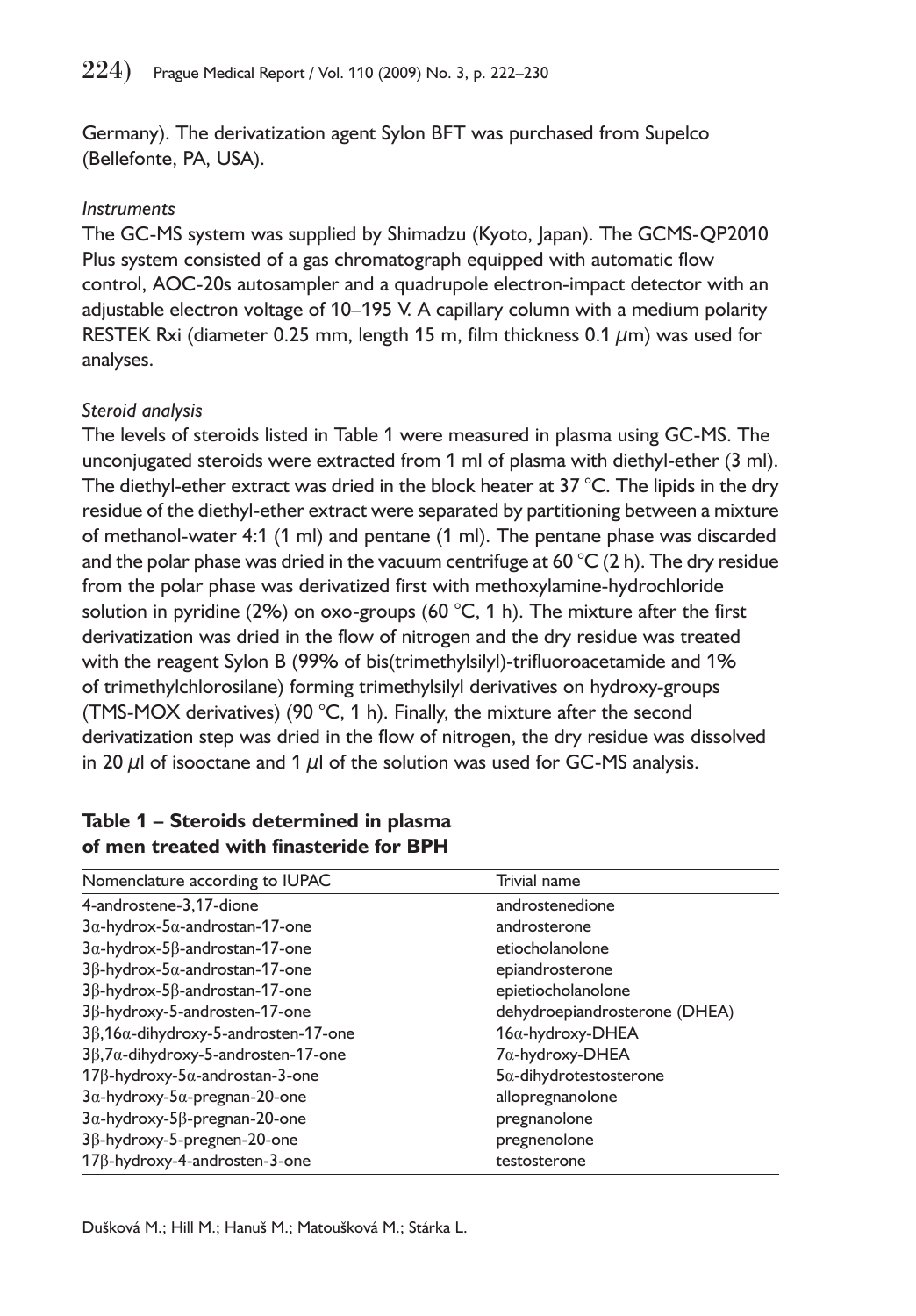Prior to further processing, the original samples were spiked with 17α-estradiol (as an internal standard) to attain a concentration of 1 ng/ml and 10 ng/ml, respectively. The internal standard was recorded at effective masses  $m/z = 285$ and 416. The addition of internal standard to body fluid before sample preparation assured that the losses during the sample processing were not critical for steroid quantification.

#### *Instrument setup*

Electron-impact ionization was used for the analyses. Electron voltage was set up to 70 V and emission current to 160  $\mu$ A. The temperature of the ion source and interface were maintained at 260 °C and 310 °C, respectively. Analyses were carried out with a constant linear velocity of the carrier gas (He), which was maintained at 60 cm/s. The septum purge flow was set up to 3 ml/min. Samples were injected using the on-column injection mode. The detector voltage was set to 1.4 kV.

# *Temperature and pressure gradients for the GC-MS analysis of steroids after derivatization and the retention times of the steroids*

To effectively utilize the biological material, the individual samples were applied in three independent courses, in each case employing a part of the steroids under investigation. The choices of the steroids measured within the individual courses, the temperature and pressure gradients, and the effective masses used for the measurement in selected ion monitoring (SIM) mode were all optimized to attain minimum limit of detection (LOD) at sufficient selectivity. The temperatures and pressure gradients for the detection of steroids are shown in Table 2. The effective masses, retention times of chromatographic peaks, sequence number of injection for steroid groups and gradients that were used for quantification of individual steroids are shown in Table 3. In all cases,

|                             | Gradient 1                                                              |       |                   | Gradient 2                    |          | Gradient 3                                       |                     |             |  |
|-----------------------------|-------------------------------------------------------------------------|-------|-------------------|-------------------------------|----------|--------------------------------------------------|---------------------|-------------|--|
|                             | Injection temperature: 220 °C<br>Injection temperature: $240^{\circ}$ C |       |                   | Injection temperature: 220 °C |          |                                                  |                     |             |  |
|                             | Final                                                                   | Hold  |                   | Final                         | Hold     |                                                  | Final               | <b>Hold</b> |  |
| Rate                        | temp.                                                                   | time  | Rate              | temp.                         | time     | Rate                                             | temp.               | time        |  |
| $\lceil^{\circ}C/min\rceil$ | ™C]                                                                     | [min] | $[^{\circ}C/min]$ | [°C]                          | [min]    | $\lceil ^{\circ} \mathsf{C}/\mathsf{min} \rceil$ | $\Gamma^{\circ}$ C1 | [min]       |  |
|                             | 80                                                                      |       |                   | 80                            | $\Omega$ |                                                  | 80                  |             |  |
| 40                          | 190                                                                     | 0     | 40                | 190                           | 0        | 40                                               | 200                 | 0           |  |
| 4                           | 210                                                                     | 0     | 2.5               | 215                           | 0        | 8                                                | 240                 | 0           |  |
| 20                          | 300                                                                     |       | 40                | 300                           | 8        | 40                                               | 300                 | 8           |  |

## **Table 2 – Temperature and pressure gradients used for steroid quantification**

Injection mode: on column injection, Initial pressure: 34 kPa, Linear velocity: 60 cm/s, Purge flow: 3 mL/min, Ion sourcde temperature: 260°C, Interface temperature: 310°C, Detector voltage: 1.4 kV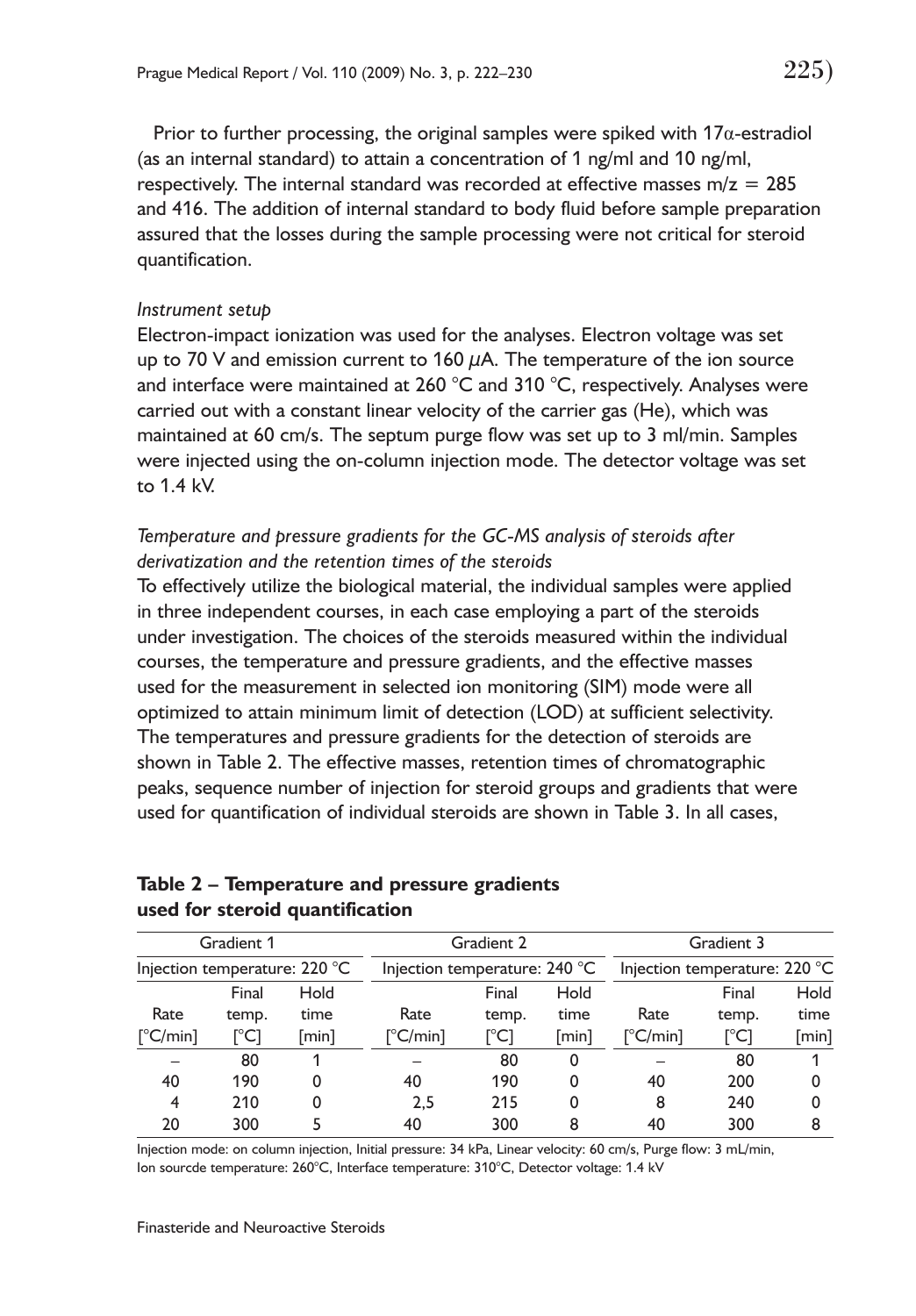the mixtures of authentic standards were processed in the same way as samples. The mixtures were specific for each of the independent courses as mentioned above. The standards were injected in three different amounts for each steroid (10, 100 and 1000 pg).

For evaluation of linearity, increasing volumes of the mixtures of pooled plasma with water for chromatography (300+700, 400+600, 500+500, 600+400, 700+300, 800+200, 900+100 and 1000+0 ml) were assayed. The two-parameter linear regression was used for evaluation of the relationships between peak areas and volume of the plasma.

## *Statistical data analysis*

Wilcoxon's robust paired test was used for evaluation of the effect of finasteride treatment.

## **Results**

The identification of the steroids was based on their chromatographic and mass-spectra characteristics as shown in Table 2.

|                                |                |                        | Effective     | Retention  |                                                 | Peak width |
|--------------------------------|----------------|------------------------|---------------|------------|-------------------------------------------------|------------|
| Steroid                        | No.            | No.                    | mass $[m/z]$  | time [min] | $\sigma$ [min]                                  | [min]      |
| Epiestradiol                   | 1              | 1                      | 285, 416      | 10,19      | 0,017                                           | 0,07       |
| (internal standard)            |                |                        |               |            |                                                 |            |
| Epietiocholanolone             | 1              | 1                      | 270, 360      | 9,65       | 0,019                                           | 0,07       |
| Androsterone                   |                | 1                      | 270, 360      | 9.77       | 0,018                                           | 0,07       |
| Etiocholanolone                |                | 1                      | 270, 360      | 9,88       | 0,018                                           | 0,07       |
| Epiandrosterone                | 1              | 1                      | 270, 360      | 10.46      | 0.016                                           | 0,06       |
| $5\alpha$ -Dihydrotestosterone | 1              | 1                      |               | 10,63      | 0.023                                           | 0,09       |
|                                | 1              | 1                      | 268, 358      | 10,47      | 0,016                                           | 0,06       |
| Testosterone                   | 1              | 1                      |               | 10,86      | 0,015                                           | 0,06       |
|                                |                | $\overline{2}$         | 268, 358, 389 | 11,01      | 0,014                                           | 0,05       |
| Pregnenolone                   | 1              | 1                      | 386, 402      | 11,35      | 0,014                                           | 0,06       |
| Androstenedione                | 1              | 1                      | 313, 344      | 11,68      | 0,012                                           | 0,05       |
|                                |                | $\overline{2}$         | 313, 344      | 11,81      | 0,012                                           | 0,05       |
| Epiestradiol                   | $\overline{2}$ | 1                      | 285, 416      | 11,3       | 0,040                                           | 0,16       |
| (internal standard)            |                |                        |               |            |                                                 |            |
| Allopregnanolone               | $\overline{2}$ | 1                      | 298, 388      | 13,2       | 0,027                                           | 0,11       |
| Pregnanolone                   | $\overline{2}$ | 1                      | 298, 388      | 13,3       | 0,021                                           | 0,09       |
| Epiestradiol                   | 3              | 1                      | 285, 416      | 8,26       | 0,020                                           | 0,08       |
| (internal standard)            |                |                        |               |            |                                                 |            |
| $7\alpha$ -Hydroxy-            | 3              | 1                      | 266, 387      | 8,26       | 0,020                                           | 0,08       |
| dehydroepiandrosterone         |                |                        |               |            |                                                 |            |
| $16\alpha$ -Hydroxy-           | 3              | 1                      |               | 8,86       | 0,023                                           | 0,09       |
| dehydroepiandrosterone         |                | 2                      | 266, 356, 446 | 8,99       | 0,027                                           | 0,11       |
|                                |                | Dehydroepiandrosterone | Gradient Peak |            | 270, 360, 391<br>268, 358, 389<br>266, 356, 446 |            |

## **Table 3 – Analytical characteristics of the steroids**

Dušková M.; Hill M.; Hanuš M.; Matoušková M.; Stárka L.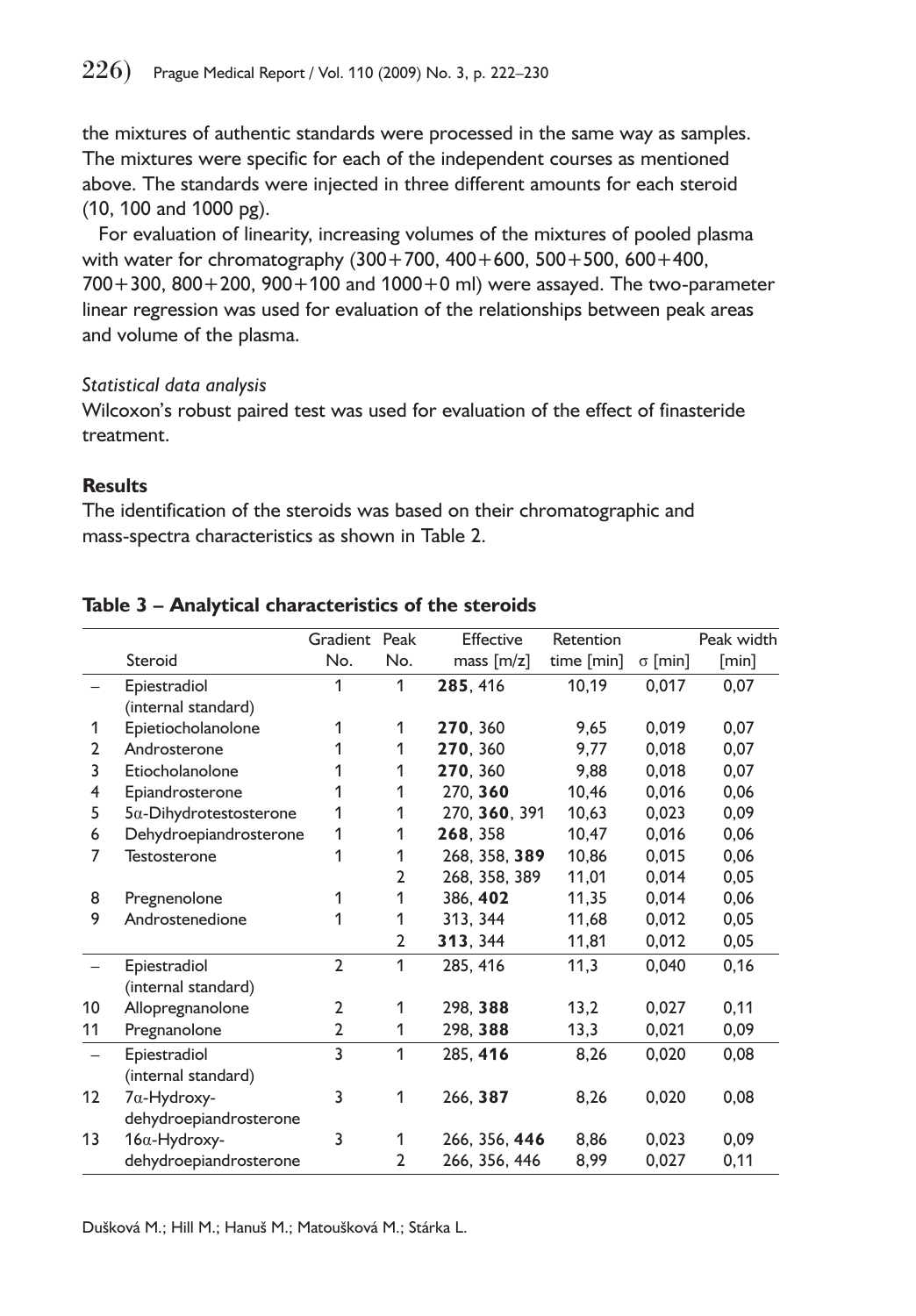| $\frac{1}{2}$                                    |  |
|--------------------------------------------------|--|
|                                                  |  |
| l                                                |  |
|                                                  |  |
|                                                  |  |
|                                                  |  |
|                                                  |  |
| ֧֖֪ׅׅׅ֚֚֚֚֚֚֚֚֚֚֚֚֚֚֚֚֚֚֚֝֝֝֝֝֝֝֝֝֬֝֬֝֬֝֬֝֓֬֝֬֝֬ |  |
|                                                  |  |
|                                                  |  |
|                                                  |  |
|                                                  |  |
|                                                  |  |
|                                                  |  |
|                                                  |  |
|                                                  |  |
|                                                  |  |
|                                                  |  |
|                                                  |  |
|                                                  |  |
|                                                  |  |
|                                                  |  |
|                                                  |  |
|                                                  |  |
|                                                  |  |
|                                                  |  |
|                                                  |  |
|                                                  |  |
|                                                  |  |
|                                                  |  |
| I                                                |  |
|                                                  |  |
| S                                                |  |
|                                                  |  |

| Table 4 – Concentration of steroids before and after treatment with 5 mg/day finasteride for 4 months                   |                |                                                     |                                                                           |                                                                                 |                 |                                                     |                                                                                                                 |                                                        |                |                                                                                                                                                                        |                                                     |                                                                         |                                                |               |
|-------------------------------------------------------------------------------------------------------------------------|----------------|-----------------------------------------------------|---------------------------------------------------------------------------|---------------------------------------------------------------------------------|-----------------|-----------------------------------------------------|-----------------------------------------------------------------------------------------------------------------|--------------------------------------------------------|----------------|------------------------------------------------------------------------------------------------------------------------------------------------------------------------|-----------------------------------------------------|-------------------------------------------------------------------------|------------------------------------------------|---------------|
|                                                                                                                         |                |                                                     |                                                                           |                                                                                 |                 |                                                     | $=$                                                                                                             |                                                        |                |                                                                                                                                                                        | $\triangle$ (11-1, %)                               |                                                                         |                                                |               |
|                                                                                                                         |                |                                                     |                                                                           |                                                                                 |                 |                                                     |                                                                                                                 |                                                        |                |                                                                                                                                                                        |                                                     |                                                                         | Effect                                         |               |
|                                                                                                                         |                |                                                     | lower                                                                     |                                                                                 |                 |                                                     | lower                                                                                                           |                                                        |                |                                                                                                                                                                        | lower                                               | upper                                                                   | of finasteride,                                |               |
| Steroid                                                                                                                 |                | median                                              | quartile<br>$3.53$<br>$0.439$<br>$0.070$<br>$0.328$<br>$0.0020$<br>$5.42$ | upper<br>quartile                                                               |                 | median                                              | quartile                                                                                                        | upper<br>quartile                                      |                | median                                                                                                                                                                 | quartile                                            | quartile                                                                | p-value                                        |               |
| Androstenedione                                                                                                         |                | $4.31$<br>0.584<br>0.077<br>0.508<br>0.0042<br>6.25 |                                                                           | $\overline{5.82}$<br>$0.720$<br>$0.36$<br>$0.66$<br>$0.068$<br>$0.25$<br>$0.25$ |                 |                                                     | $\begin{array}{c cc}\n\hline\n3.12 & 0.215 \\ 0.215 & 0.0095 \\ 0.0176 & 0.0095 \\ 0.00095 & 0.44\n\end{array}$ | $7.\overline{38}$<br>0.383<br>0.205<br>0.367<br>0.0554 |                |                                                                                                                                                                        |                                                     |                                                                         |                                                | $\frac{5}{2}$ |
|                                                                                                                         |                |                                                     |                                                                           |                                                                                 |                 |                                                     |                                                                                                                 |                                                        |                |                                                                                                                                                                        |                                                     |                                                                         |                                                |               |
|                                                                                                                         | នននននន         |                                                     |                                                                           |                                                                                 | នននន            | $4.18$<br>0.303<br>0.107<br>0.243<br>0.0135<br>4.45 |                                                                                                                 |                                                        | 88888          |                                                                                                                                                                        | $-36.1$<br>$-63.4$<br>$-17.4$<br>$-16.4$<br>$-18.6$ | $49.4$<br>$-14.4$<br>$-00.7$<br>$-0.06$<br>$-0.06$<br>$-0.2$<br>$-0.06$ |                                                |               |
|                                                                                                                         |                |                                                     |                                                                           |                                                                                 |                 |                                                     |                                                                                                                 |                                                        |                |                                                                                                                                                                        |                                                     |                                                                         |                                                |               |
|                                                                                                                         |                |                                                     |                                                                           |                                                                                 |                 |                                                     |                                                                                                                 |                                                        |                |                                                                                                                                                                        |                                                     |                                                                         |                                                |               |
| Androsterone<br>Etiocholanolone<br>Epiandrosterone<br>Epietiocholanolone<br>Dehydroepiandro-<br>sterone<br>16α-Hydroxy- |                |                                                     |                                                                           |                                                                                 |                 |                                                     |                                                                                                                 |                                                        |                | $\frac{1}{9}$<br>$\frac{3}{4}$<br>$\frac{4}{4}$<br>$\frac{4}{4}$<br>$\frac{4}{8}$<br>$\frac{6}{9}$<br>$\frac{6}{9}$<br>$\frac{7}{8}$<br>$\frac{8}{1}$<br>$\frac{7}{8}$ |                                                     |                                                                         | 0.8960<br>0.0076<br>0.0105<br>0.0016<br>0.0318 |               |
|                                                                                                                         |                |                                                     |                                                                           |                                                                                 |                 |                                                     |                                                                                                                 |                                                        |                |                                                                                                                                                                        |                                                     |                                                                         |                                                |               |
|                                                                                                                         | $\overline{c}$ | 0.146                                               | 0.096                                                                     | 0.210                                                                           | 20              | 0.079                                               | 0.036                                                                                                           | 0.158                                                  | 20             | $-45.4$                                                                                                                                                                | $-87.7$                                             | 27.1                                                                    | 0.0419                                         |               |
|                                                                                                                         |                |                                                     |                                                                           |                                                                                 |                 |                                                     |                                                                                                                 |                                                        |                |                                                                                                                                                                        |                                                     |                                                                         |                                                |               |
| sterone                                                                                                                 |                |                                                     |                                                                           |                                                                                 |                 |                                                     |                                                                                                                 |                                                        |                |                                                                                                                                                                        |                                                     |                                                                         |                                                |               |
|                                                                                                                         | 20             | 0.796                                               | 0.628                                                                     | 1.144                                                                           | ę,              | 0.464                                               | 0.232                                                                                                           | 0.539                                                  | 6 L            | $-32.4$                                                                                                                                                                | $-66.2$                                             | $-17.4$                                                                 | 0.0035                                         |               |
| 7a-Hydroxy-<br>dehydroepiandro-                                                                                         |                |                                                     |                                                                           |                                                                                 |                 |                                                     |                                                                                                                 |                                                        |                |                                                                                                                                                                        |                                                     |                                                                         |                                                |               |
| sterone                                                                                                                 |                |                                                     |                                                                           |                                                                                 |                 |                                                     |                                                                                                                 |                                                        |                |                                                                                                                                                                        |                                                     |                                                                         |                                                |               |
| 5a-Dihydrotesto-                                                                                                        | 20             | 1.048                                               | 0.570                                                                     | 2.053                                                                           | $\overline{20}$ | 0.121                                               | 0.078                                                                                                           | 0.281                                                  | $\overline{c}$ | $-76.3$                                                                                                                                                                | $-93.2$                                             | $-43.6$                                                                 | 0.0016                                         |               |
| sterone                                                                                                                 |                |                                                     |                                                                           |                                                                                 |                 |                                                     |                                                                                                                 |                                                        |                |                                                                                                                                                                        |                                                     |                                                                         |                                                |               |
|                                                                                                                         |                |                                                     | 0.066<br>0.099<br>0.09<br>10.6                                            | 0.280<br>1.153<br>17.8<br>17.8                                                  |                 |                                                     |                                                                                                                 | 0.101<br>0.280<br>1.38<br>20.2                         |                |                                                                                                                                                                        |                                                     |                                                                         | 0.0048<br>0.1305<br>0.1978<br>0.0510           |               |
| Allopregnanolone<br>Pregnanolone                                                                                        | នននន           | 0.159<br>0.255<br>1.33<br>15.7                      |                                                                           |                                                                                 | ននន             | 0.042<br>0.202<br>1.13                              | $0.027$<br>$0.17$<br>$0.53$<br>$0.53$                                                                           |                                                        | <u>ន ន ន ទ</u> | 303.1<br>-- 23.2<br>-- 15.2<br>-- 9.2                                                                                                                                  | $7.38$<br>$7.59$<br>$7.7$<br>$7.7$                  | 876.5<br>36.7<br>873.9<br>873.9                                         |                                                |               |
| Pregnenolone                                                                                                            |                |                                                     |                                                                           |                                                                                 |                 |                                                     |                                                                                                                 |                                                        |                |                                                                                                                                                                        |                                                     |                                                                         |                                                | 222           |
| Testosterone                                                                                                            |                |                                                     |                                                                           |                                                                                 | $\frac{6}{1}$   | 18.1                                                |                                                                                                                 |                                                        |                |                                                                                                                                                                        |                                                     |                                                                         |                                                |               |
|                                                                                                                         |                |                                                     |                                                                           |                                                                                 |                 |                                                     |                                                                                                                 |                                                        |                |                                                                                                                                                                        |                                                     |                                                                         |                                                |               |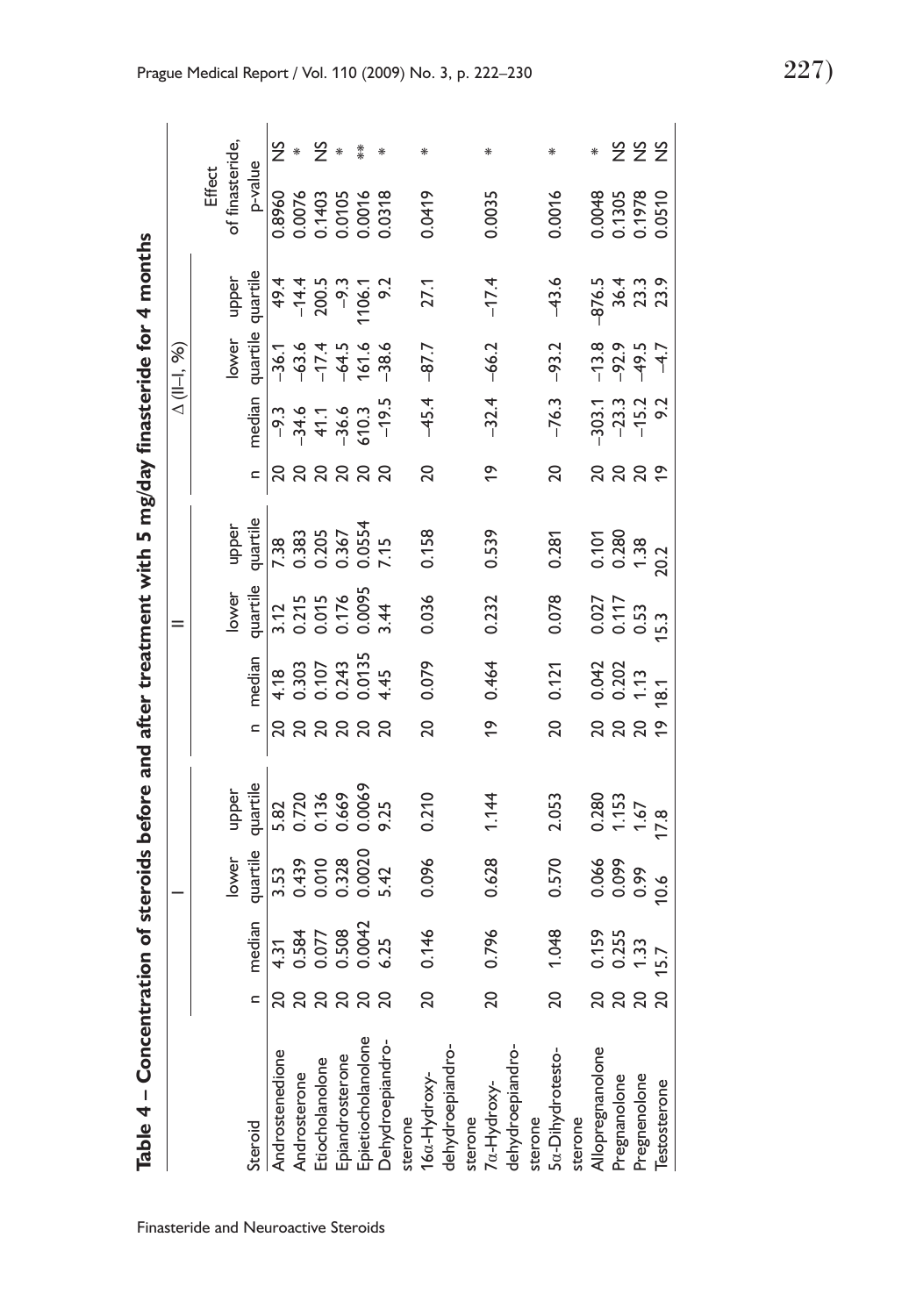The selectivity of the method was sufficient for all of the steroids as demonstrated in Table 3.

The correct identification of the substances was ensured by congruence of fragmentation pattern and retention time with the standard (at least 2 fragments  $+$ retention time(s)). In addition, the correlations were checked between precursors and products considering the known steroid metabolic pathways (data not shown). Further, the steroids containing oxo-group mostly produced two-peak response, thus in this case we also checked the ratios of peak 1 to peak 2 for individual fragments. The LOD was sufficient for all the steroids under investigation ranging from low femtogram to low picogram levels, which depended primarily on the steroid fragmentation pattern (data not shown).

Their concentration in plasma of older men before and at the end of 4 months per oral treatment with 5 mg finasteride per day is given in Table 4. A significant (at the level  $p < 0.05$ ) decrease was seen in most of the  $5\alpha$ -reduced metabolites (5α-dihydrotestosterone, androsterone, epiandrosterone, allopregnanolone) and in most of the 5-ene steroids and their  $7\alpha$ - and  $16\alpha$ -hydroxy-derivatives (dehydroepiandrosterone, 7α-hydroxy-dehydroepiandrosterone, 16α-hydroxy-dehydroepiandrosterone), whereas significant increase occurred in one of the 5β-reduced metabolites, epietiocholanolone.

#### **Discussion**

Certain medications may contribute to the aetiology of depressive symptoms and disorders; however, drug-induced depression appears to differ symptomatically from classical major depression [11]. Evidence was found linking corticosteroids, interferon-α, interleukin-2, gonadoliberin agonists, angiotensin converting enzyme inhibitors or progestin-releasing implanted contraceptives to the aetiology of atypical depressive syndromes. To these depression-inducing agents influencing endocrine homeostasis finasteride could be counted [12, 4, 3]. Finasteride is a potent 5α-reductase inhibitor approved by Food and Drug Administration for treatment of benign prostate hyperplasia in 1992 and in 1997 for treatment of androgenetic alopecia in men. Finasteride may hold promise also for other dihydrotestosterone-mediated disorders such as acne, facial hirsutism, prostate cancer and symptoms of premature puberty or enormous sexual appetite.

Animal studies suggested that finasteride could alter  $5\alpha$ -reductase activity in some regions of the brain and lead to behavioural and mood changes [13, 14, 15, 10]. One of the well-known mechanisms is the non-genomic effect of several steroids on  $GABA<sub>A</sub>$  and NMAD receptors modulating the action of excitatory acids (γ-aminobutyric acid or glutamate). In this respect, the action of allopregnanolone and in animals also of tetrahydrodeoxycorticosterone was studied intensively. Less attention was paid to the action on neural system of other steroid hormones and their metabolites such as dihydrotestosterone, 5α-androstane-3α,17β-diol [16], pregnenolone or dehydroepiandrosterone.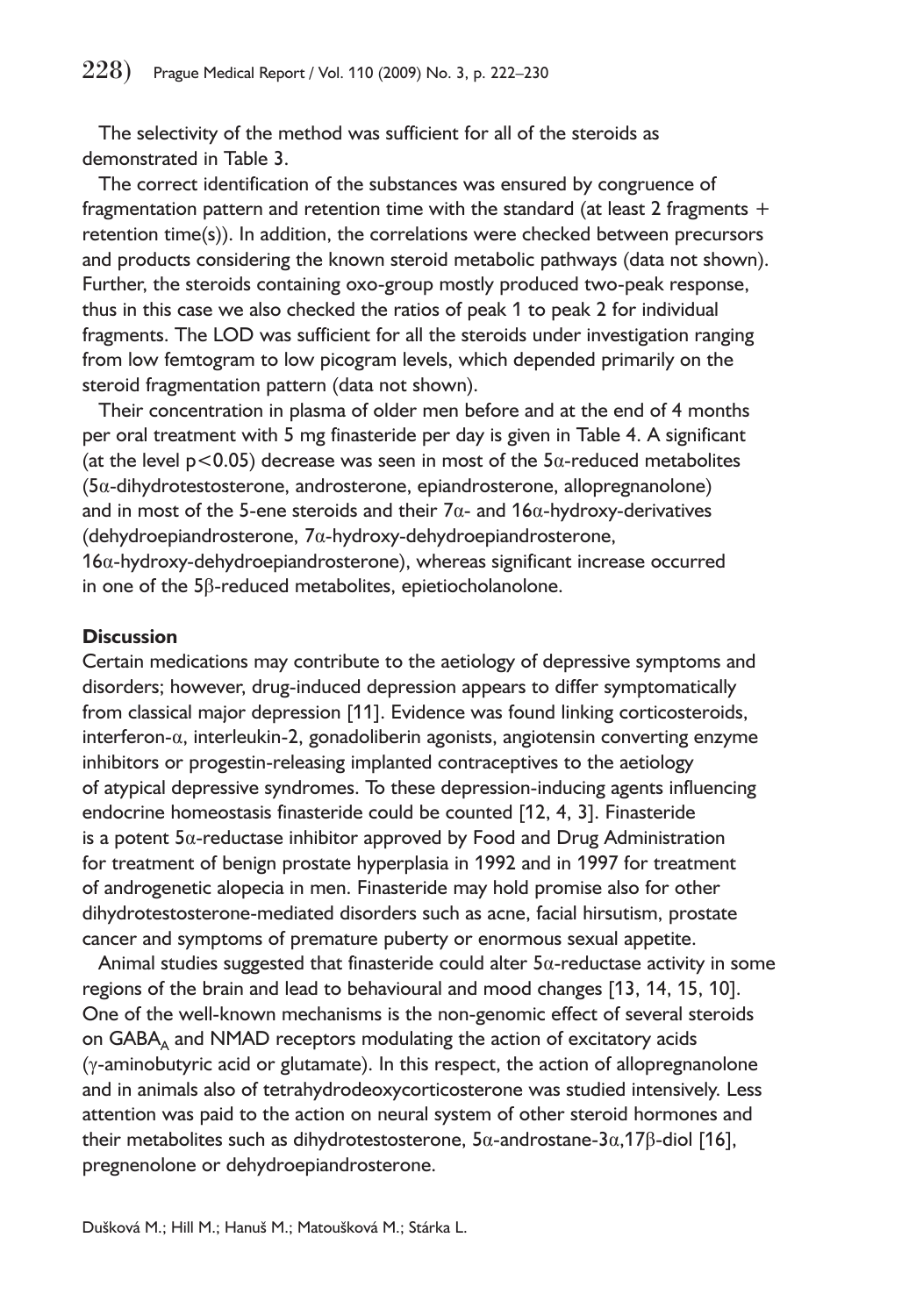In our study we measured some potential neuroactive steroids in plasma. In recent study [17] it was found that plasma concentrations of free, non-conjugated neuroactive steroids pregnenolone and dehydroepiandrosterone correlate with those in the brain. According to present study the changes in plasma concentrations of androstane and pregnane derivatives are profoundly changed after finasteride treatment. The altered ratio of  $5\alpha/5\beta$ -steroids is a logical consequence of the action of 5α-reductase inhibitors, as was demonstrated earlier [18, 19] by determination of steroids excreted in urine. Here we demonstrate that it concerns a broad spectrum of testosterone and progesterone metabolites as products of oxido-reduction metabolic pathways. Finasteride treatment exerted also effect on the concentration of hydroxy-metabolites, which seem to be important for the brain function as e.g. 7-hydroxyderivatives of DHEA or pregnenolone [20]. The more detailed knowledge of the potential neuroactive steroids seems to be useful, as the action of individual metabolites differs not only according to their chemical structure but also whether they act on  $GABA_A$  or  $NMAD$  receptors.

Finasteride might induce depressive symptoms, especially amongst patients who are more susceptible for the disease and to the mechanism of these side-effects the changes in the concentration of known or potential neuroactive steroids should be imputed. Therefore, its medication should be prescribed cautiously for patients with high risk of depression.

#### **References**

- 1. CIOTTA L., CIANCI A., CALOGERO A. E., PALUMBO M. A., MARLETTA E., SCIUTO A., PALUMBO G.: Clinical and endocrine effects of finasteride, a 5α-reductase inhibitor, in women with idiopathic hirsutism. *Fertil. Steril*. 64(2): 299–306, 1995.
- 2. MOINPOUR C. M., LOVATO L. C., THOMPSON I. M. JR., WARE J. E. JR., GANZ P. A., PATRICK D. L., SHUMAKER S. A., DONALDSON G. W., RYAN A., COLTMAN C. A. JR.: Profile of men randomized to the prostate cancer prevention trial: baseline health-related quality of life, urinary and sexual functioning, and health behaviors. *J. Clin. Oncol*. 18(9): 1942–1953, 2000.
- 3. RAHIMI-ARDABILLI B., POURANDARJANI R., HABIBOLLAHI P., MUALEKI A.: Finasteride induced depression: a prospective study. *BMC Clin. Pharmacol*. 6: 7–13, 2006.
- 4. ALTOMARE G., CAPELLA G. L.: Depression circumstantially related to the administration of finasteride for androgenetic alopecia. *J. Dermatol*. 29(10): 665–669, 2002.
- 5. FINN D. A., BEADLES-BOHLING A. S., BECLEY E. H., FORD M. M., GILILLAND K. R., GORIN-MEYER R. E., WIREN K. M.: A new look at the 5α-reductase inhibitor finasteride. *CNS Drug Rev.* 12(1): 53–76, 2006.
- 6. HIRANI K., SHARMA A. N., JAIN N. S., UGALE R. R., CHOPDE C. T.: Evaluation of GABAergic neuroactive steroid 3α-hydroxy-5α-pregnane-20-one as a neurobiological substrate for the anti-anxietyct of ethanol in rats. *Psychopharmacology (Berl.)* 180: 267–278, 2005.
- 7. FRYE C. A., WALF A. A.: Changes in progesterone metabolites in the hippocampus can modulate open field and forced swim test behavior of proestrous rats. *Horm. Behav*. 41(3): 305–315, 2002.
- 8. BECKLEY E. H., FINN D. A.: Inhibition of progesterone metabolism mimics the effect of progesterone withdrawal on forced swim test immobility. *Pharmacol. Biochem. Behav.* 87(4): 412–419, 2007.